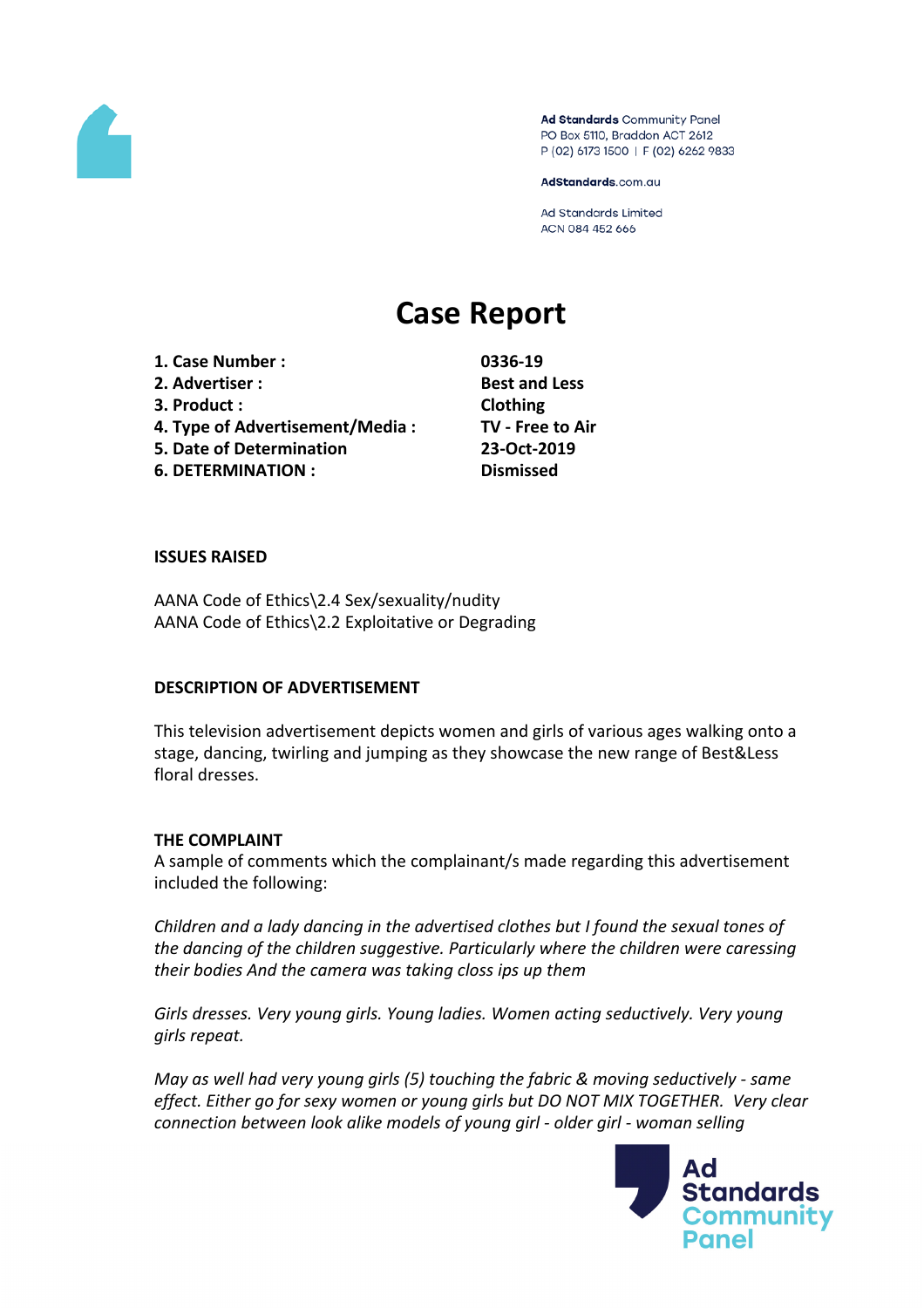

*clothing with her suggestive body language. Sick kiddie porn. Discusted Best & Less. Not OK.*

## **THE ADVERTISER'S RESPONSE**

Comments which the advertiser made in response to the complainant/s regarding this advertisement include the following:

*We refer to your letter dated 8 October 2019 in respect of an advertisement for Best&Less ladies' and girls' dresses.* 

*Thank you for the opportunity to respond to the complaints received in respect of the Advertisement.*

*In respect of the information specifically requested, please see below:*

*Description of the Advertisement: The Advertisement depicts women and girls of various ages walking onto a stage, dancing, twirling and jumping for joy as they showcase the new range of Best&Less floral dresses.*

*Format: 30 second television commercial and a 15 second cutdown version (TVC).*

*Period shown: Sunday 22nd September 2019 through to Sunday 6th October 2019*

*Section 2 - Response addressing AANA Code of Ethics*

*2.1 Discrimination or vilification*

*We believe the Advertisement complies with this section.*

## *2.2 Exploitative and degrading:*

*We believe the Advertisement complies with this section:*

*(a) The Advertisement does not employ sexual appeal or sexual imagery. The garments, as the products being advertised, are not revealing and are worn in the Advertisement by women and girls within a variety of age groups to highlight a range of Best & Less garments. These garments, developed for women, older girls and younger girls, are based upon similar design styles which emphasise that they are suitable and available for both younger and older customers. The models' behaviour and performances within the advertisement is interactive and fun and in our opinion is in no way exploitative or degrading.*

*(b) We believe the Advertisement complied with this section: further details in comments below.*

## *2.3 Violence*

*The Advertisement does not present or portray violence.*

*2.4 Sex, sexuality and nudity*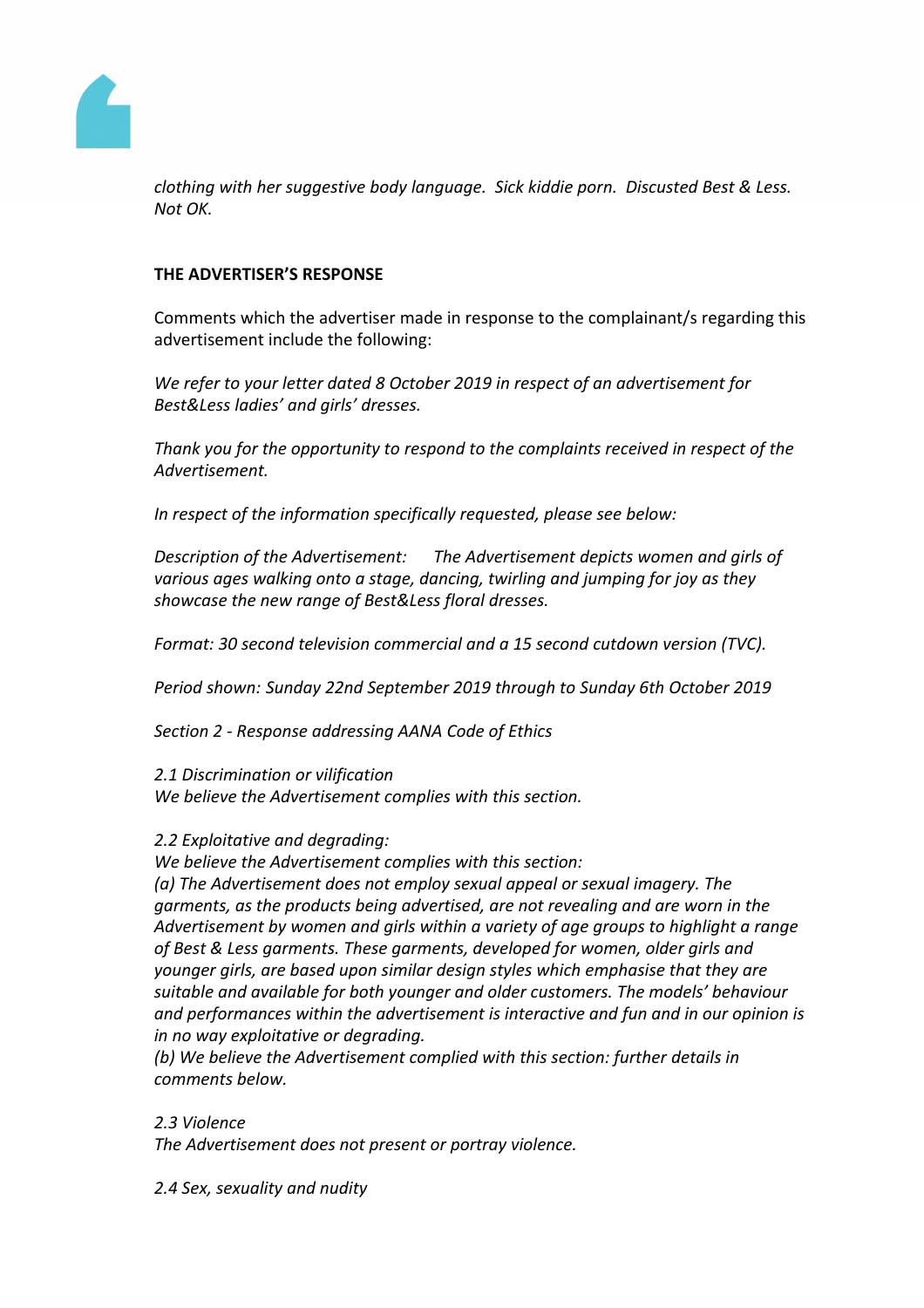

*We believe the Advertisement complies with this section: (a) The Advertisement does not contain sexual imagery or nudity. (b) The Advertisement is concerned with adult and children's clothing and does not imply that minors are sexual beings, nor that ownership of the clothing enhances their sexuality: further details in the comments below.*

## *2.5 Language*

*We believe the Advertisement complies with this section. The Advertisement does not contain strong or obscene language.*

## *2.6 Health and Safety*

*We believe the Advertisement complies with this section, and all measures – in accordance with Australian laws governing Health & Safety within the industry - were complied with.*

*2.7 Distinguishable as marketing We believe the Advertisement complies with this section.*

*Best&Less takes its advertising obligations and responsibilities to its customers seriously and, as a retailer targeting families, we are very concerned not to offend prevailing community standards. It is Best&Less' submission that the complaint should be dismissed and that no further action should be taken in respect of this matter for the reasons set out below.*

*In response to the concerns raised in the complaints, Best&Less respectfully submits as follows:*

*• it is reasonable to depict the product that is the subject of the Advertisement (in this case, Ladies' and Girls' Dresses);*

*• the Advertisement is consistent with images and depictions of children advertising children's clothing and there is nothing in the Advertisement we believe the broader community would find inappropriate;*

*• the Advertisement in question forms part of our latest campaign; a series of Advertisements each showcasing a range of clothing within our summer collection. The Advertisements will all feature titles reading "LOOK" and "TOUCH" as key components of the overall messaging within the commercial, designed to provoke a positive response from viewers with regards to the merchandise being offered;*

*• the "LOOK" title refers to the unique styling of the garments, requiring close-up views to showcase the design, colours, surface details and patterns of the fabrics used. The "TOUCH" title refers to the quality and softness of the fabric used to create these garments as well as the tactile nature of the materials used to manufacture the products. The concept revolves around Best&Less inviting the materials to be felt, which ultimately guides the observer with regards to the quality of the product – something that seeing alone cannot do;*

*• the dancing, twirling and jumping scenes within the advertisement form an important part of the commercial in order to demonstrate the flowing nature of the fabric used to construct the garments. The dancing girls featured in this commercial were unchoreographed in order to appear as comfortable, natural and unrehearsed as*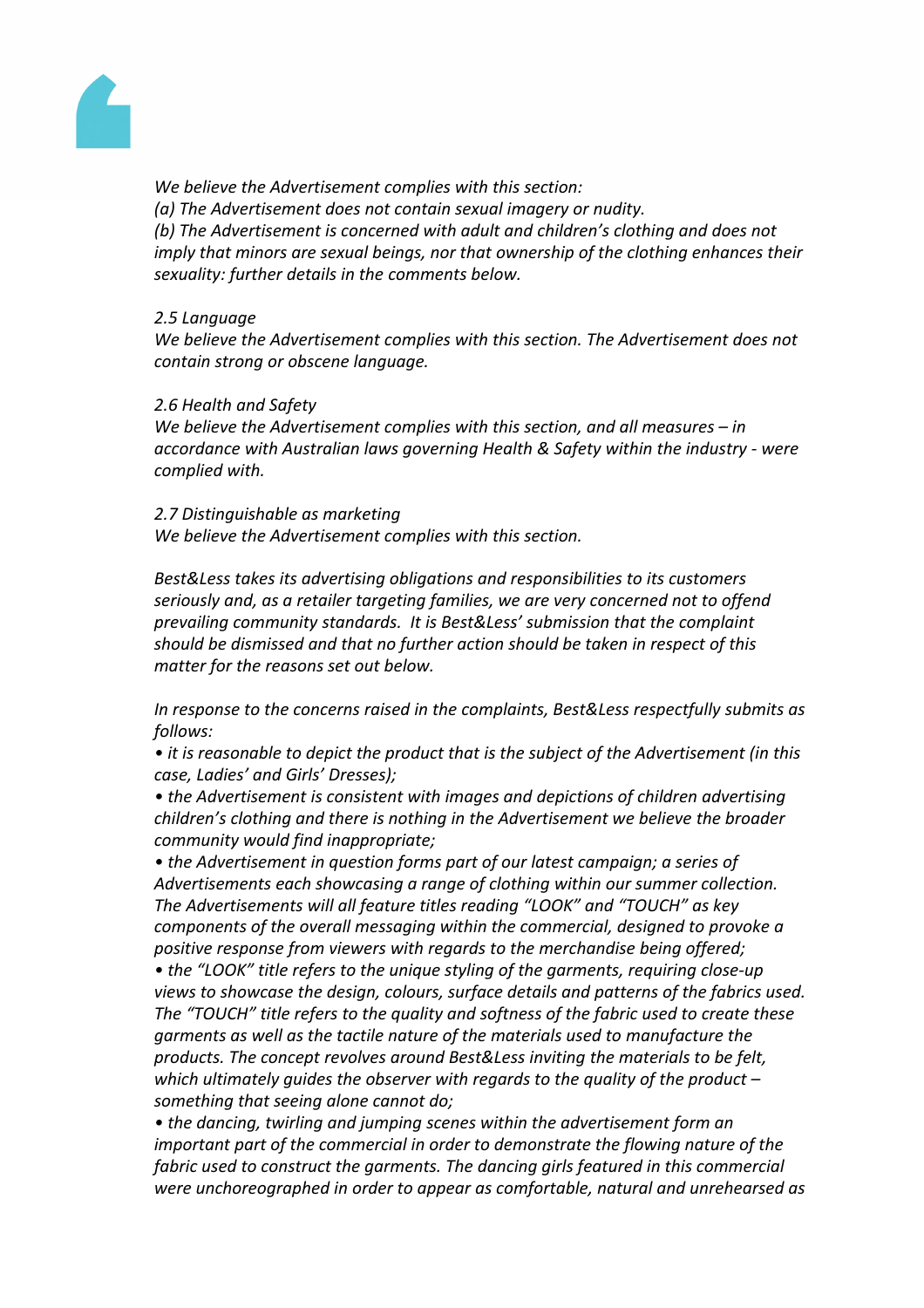

*possible. They were not directed to, and we do not believe reasonable viewers would perceived them as acting in an inappropriate or sensual way;*

*• girls across various age groups were selected for the advertisement based purely on their on-screen performances; and the younger girls should by no means be perceived to be "lookalike" versions of the older girls (as alleged in the Complaint referenced 28/09/19). We believe this opinion as alleged is unlikely to be shared by the broader community;*

*• the imagery of the children in various clothing depicting the latest style and trends at low prices are not inappropriate in the context of the product being soldi;*

*• the Advertisement promotes Ladies' & Girls' Dresses and the focus of the Advertisement is based entirely on the product intrinsics and low prices on offer at Best&Less. This is reinforced by the Voice Over which reads: "Twice the quality you imagined at half the price you'd think";*

*• none of the product worn by the children is provocative, for example, it is not minimal nor sheer or revealing. The imagery is not sexually explicit or suggestive. Again, we submit that this view is likely to be shared by the broader community;*

*• the Advertisement does not sexualise children, as suggested in the Complaint. Best&Less does not believe that the children are posing or being portrayed in a manner that states or implies that children are sexual beings and that ownership of the childrenswear or enjoyment of the apparel will enhance their sexuality;*

*• the Advertisement is intended to engage cost-conscious families, and the main message of the Advertisement is that clothing items that look and feel expensive can be bought at a price much lower than their perceived value at Best&Less. Again, this is reinforced by the imagery in the Advertisement depicting close-up shots of the cast touching the fabric;*

*• the Advertisement is appropriate for Best&Less' target market and would not offend the general public within the context of an advertisement for dresses; and*

*• the Advertisement has been placed for broadcast in accordance with the "G" rating received by CAD:*

*General "G" Definition: May be broadcast at any time except during P and C (Children's) programs or adjacent to P or C periods. Product Description: Commercials which comply with the G classification criteria in Appendix 1 of the Code of Practice and provided the content is very mild in impact and does not contain any matter likely to be unsuitable for children to watch without supervision.*

*Best&Less appreciates the AS careful consideration of the complaint and trusts that it will accept Best&Less' submission that the complaint should be dismissed.*

*If you have any concerns or queries about this approach or would like any further information please let us know*

## **THE DETERMINATION**

The Ad Standards Community Panel (the Panel) considered whether this advertisement breaches Section 2 of the AANA Code of Ethics (the Code).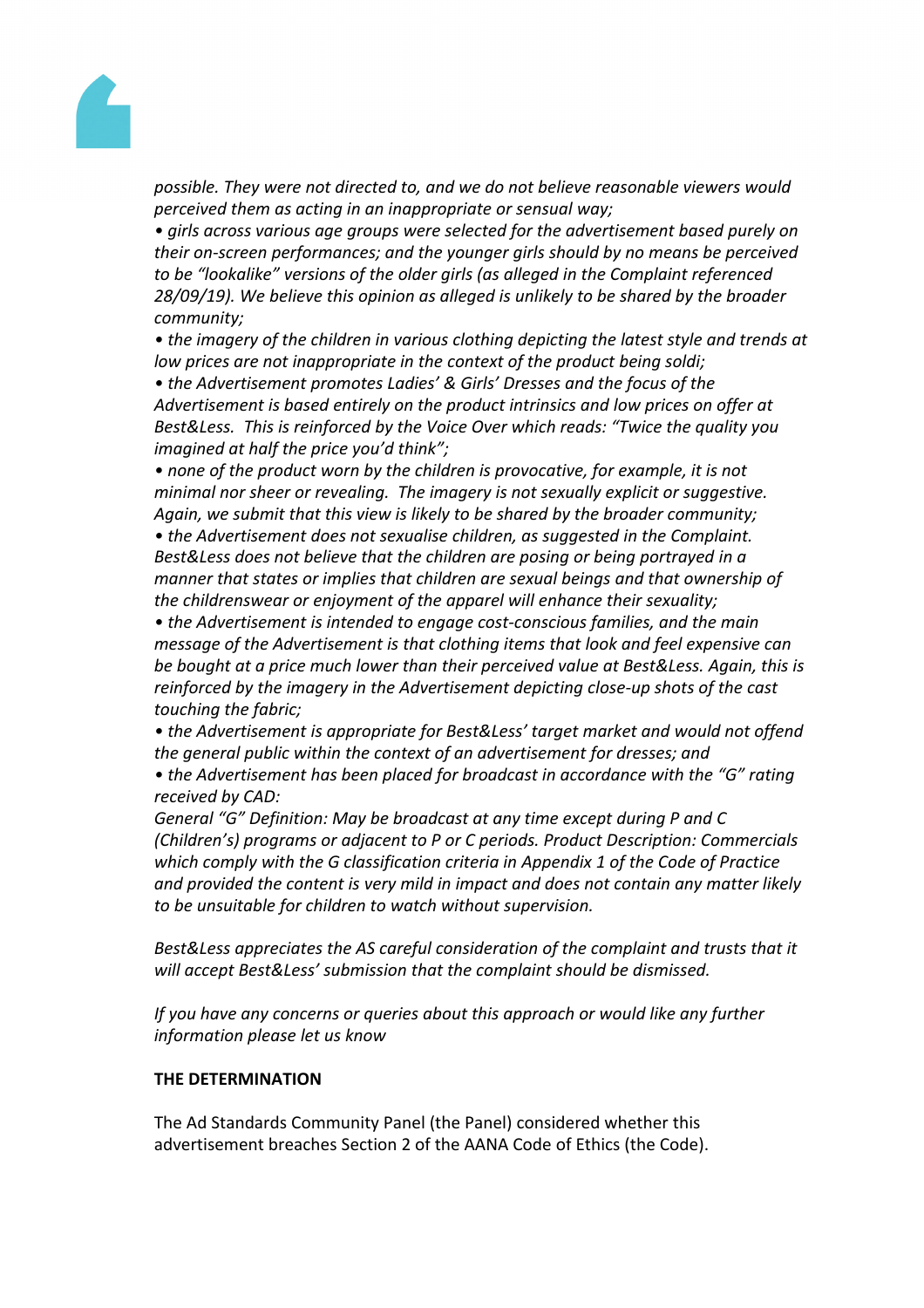

The Panel noted the complainants' concerns that the advertisement features sexualised images of minors.

The Panel viewed the advertisement and noted the advertiser's response.

The Panel noted that Section 2.2 of the Code states:

*"2.2 Advertising or Marketing Communication shall not employ sexual appeal: (a) where images of Minors, or people who appear to be Minors, are used; or (b) in a manner which is exploitative or degrading of any individual or group of people."*

The Panel noted that the television advertisement features a young woman, a teenage girl and a young female child dancing together.

The Panel first considered whether the advertisement contained sexual appeal.

The Panel specifically noted complainants' concern that the children were dancing suggestively, caressing their bodies as the camera took close ups of them.

The Panel considered that while all the people in the advertisement were dancing, this was in a light hearted, swaying manner which is common when women are wearing flowing dresses and shows off the dress and the children danced in a manner that was appropriate for their age. The Panel considered that the dancing would not be considered by most members of the community to be seductive.

The Panel noted that while the females in the advertisement are shown to touch their bodies, this was in reference to touching the material as evidenced by the text on screen stating "touch" and the end voiceover stating "twice the quality you imagined". The Panel considered that they touch their hips and thighs, and that this was not depicted in a sexual manner.

The Panel considered that the children were not sexualised in any way. In the Panel's view the advertisement did not contain sexual appeal and did not breach Section 2.2 (a) of the Code.

The Panel considered whether the advertisement was in breach of Section 2.4 of the Code. Section 2.4 of the Code states: "Advertising or Marketing Communications shall treat sex, sexuality and nudity with sensitivity to the relevant audience".

Similar to the comments above, the Panel considered that the depiction of the children were not sexualised.

The Panel considered that the children were depicted in age appropriate clothing and that there was no nudity in the advertisement.